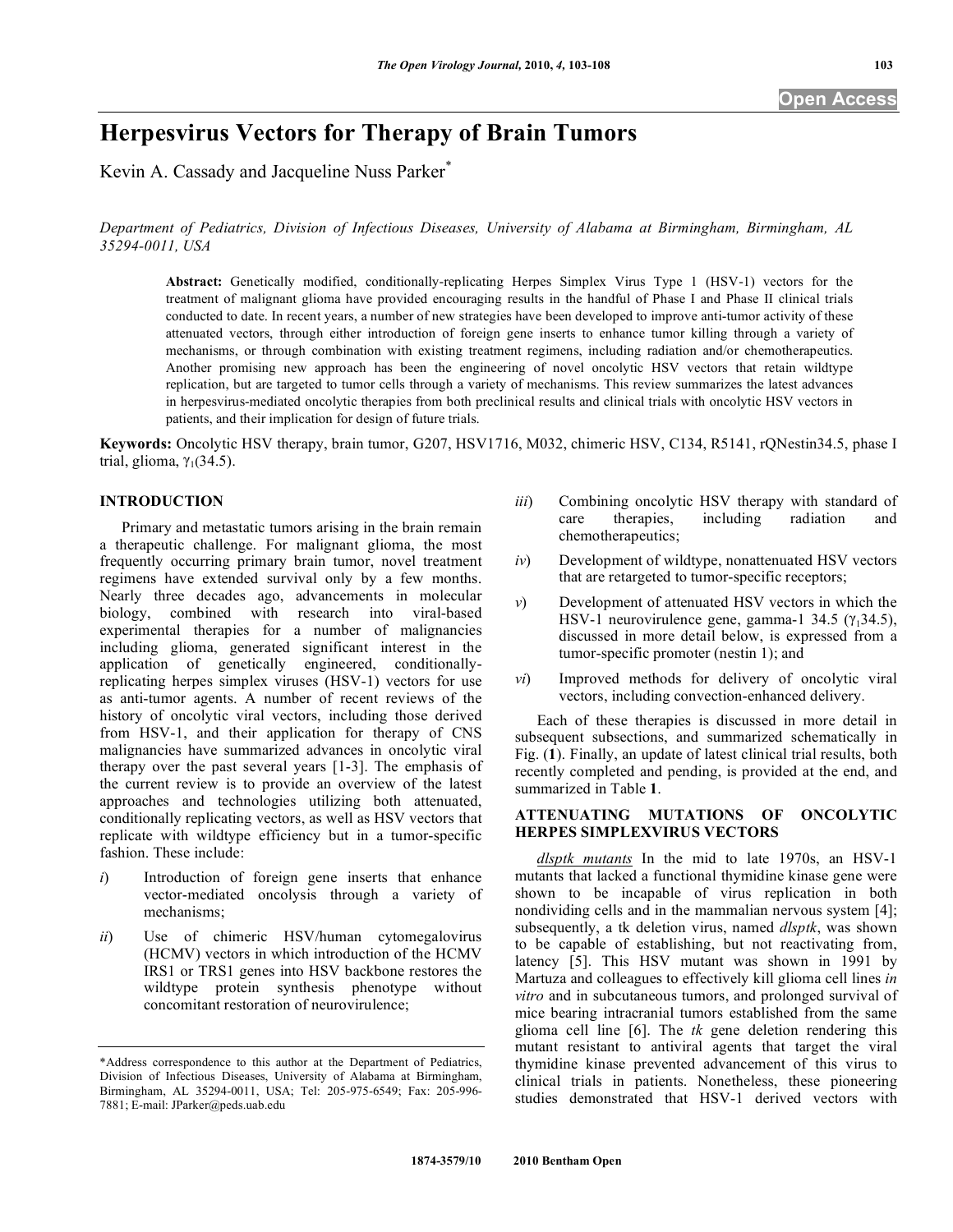

**Fig. (1).** Strategies to improve oHSV therapy of malignant glioma. Each of the different strategies discussed in detail in the text are shown schematically. IRS= C134 chimeric HSV expressing IRS gene from HCMV; WT= retargeted viruses that have wildtype ICP34.5 but can only infect cells with upregulated tumor-specific receptors;  $\gamma_1$ 34.5 = ICP34.5 expressed from tumor-specific promoters;  $\Delta = \gamma_1$ 34.5 deleted viruses.

attenuating mutations could be used for specific treatment of rapidly growing tumors in the brain.

 *Ribonucleotide reductase mutants.* The "proof of concept" studies from the *dlsptk* mutants emphasized the need to develop viral vectors avirulent in normal brain but capable of replication in actively dividing tumor populations. The HSV-1 mutant hrR3 was constructed in which the bacterial lacZ gene was introduced within the UL39 gene encoding the viral ribonucleotide reductase (infected cell protein 6, or ICP6) [7]. The native thymidine kinase was retained in this construct; as such this mutant retained sensitivity to ganciclovir. Lack of a functional ICP6 protein prevented the virus from replicating in nondividing cells. However, in actively dividing cells, the virus was still able to replicate, though progeny virus recovery was reduced as compared to wildtype HSV. Additionally, anti-tumor activity of rat brain tumors following treatment with hrR3 is potentiated by ganciclovir treatment [8]. The HSV-1 vector G207 used in three Phase I clinical trials in the United States also contains a lacZ insertion in the  $U_{I}39$  gene similar to hrR3, in addition to deletions of both copies of the  $\gamma_1$ 34.5 gene, described in the next section.

*-1 34.5 deleted HSV mutants.* In 1990, Chou and Roizman demonstrated that the neurovirulence function of HSV-1 mapped to the diploid gene  $\gamma_1$ 34.5, located in the inverted repeat sequences flanking the Unique Long  $(U_L)$ segment of the viral genome [9]. In later studies, the normal

function of ICP34.5, the protein product encoded by the  $\gamma_1$ 34.5 gene, was shown to preclude the shutoff of host protein synthesis by recruitment of the host protein phosphatase-1a, and subsequent dephosphorylation of the eukaryotic translation initiation factor alpha (eIF-2 $\alpha$ ) [10]. Normally, following infection with wild type HSV-1, production of double stranded RNA triggers an intracellular stress response that causes the protein kinase R (PKR) to phosphorylate eIF-2 $\alpha$ , which mediates protein synthesis shutoff. In normal non-mitotic cells, deletion or disruption of both copies of the  $\gamma_1$ 34.5 gene severely limit virus replication due to the host PKR-mediated shutoff of host protein synthesis. However replication of  $\gamma_1$ 34.5-deleted HSV can occur in tumor cells that possess complementing mutations. Examples include *ras* overexpression [11], and alterations in PKR and other cell signaling pathways [12]. Of note, deletion of the  $\gamma_1$ 34.5 gene also impacts synthesis of the latency-activated transcripts (LATs), encoded on complementary antisense DNA strands. To date, both oncolytic HSV vectors tested in patient clinical trials are based on the  $\gamma_1$ 34.5-deletion platform (for recent reviews, see [1, 2]).

## **oHSV VECTORS FOR DELIVERY OF FOREIGN GENE-MEDIATED THERAPIES**

 Oncolytic virus therapy using HSV-1 vectors have a number of advantages, one being its capability for introduction of large transgenes for combining oHSV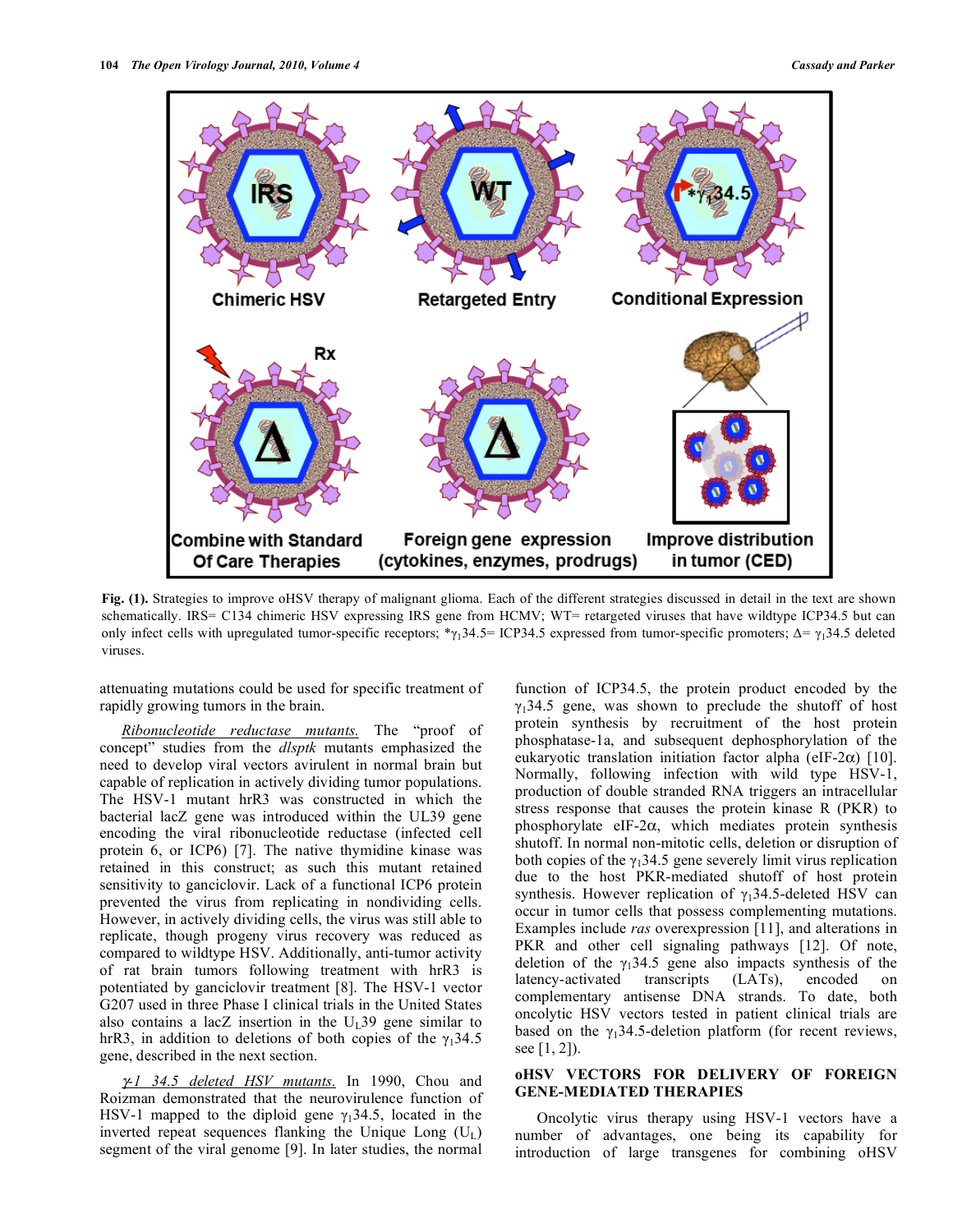| <b>Virus</b>   | <b>Parent Strain</b>   | <b>Tumor-Targeting Mutation(s)</b>                                                                                          | <b>Trial Description</b>                                                    | <b>Trial Status</b> | <b>References</b>          |
|----------------|------------------------|-----------------------------------------------------------------------------------------------------------------------------|-----------------------------------------------------------------------------|---------------------|----------------------------|
| <b>HSV1716</b> | 17                     | Both $\gamma_1$ 34.5 gene copies deleted                                                                                    | Phase 1 dose escalation, safety                                             | closed              | $[21]$                     |
|                |                        |                                                                                                                             | Phase 1b, single dose, assess<br>intratumoral virus replication             | closed              | $[37]$                     |
|                |                        |                                                                                                                             | Phase Ib, safety of resection<br>cavity administration                      | closed              | $[38]$                     |
|                |                        |                                                                                                                             | Phase III                                                                   | ongoing             | nexxusscotland.com website |
| G207           | $\mathbf F$            | Both $\gamma_1$ 34.5 gene copies deleted,<br>$lacZ$ gene inserted into $UI$ 39 gene                                         | Phase 1 dose escalation, safety                                             | closed              | [20]                       |
|                |                        |                                                                                                                             | Phase Ib, two dose regimen, one<br>intratumor, one into resection<br>cavity | closed              | $[17]$                     |
|                |                        |                                                                                                                             | Phase Ib                                                                    | closed              | Markert et al., submitted  |
| M032           | F/<br>M002             | Both $\gamma_1$ 34.5 gene copies deleted                                                                                    | Phase I, safety and dose<br>escalation                                      | pending             | $[15]$                     |
| C134           | F/<br>C <sub>101</sub> | Both $\gamma_1$ 34.5 gene copies deleted,<br>HCMV gene IRS1 introduced<br>within $U_L$ 3/U <sub>L</sub> 4 intergenic region | Phase I safety and dose<br>escalation                                       | planning<br>stages  | [16]                       |

**Table 1. Past, Present and Pending oHSV Trials in Patients with Malignant Glioma** 

therapy with expression of foreign genes that complement the anti-tumor activity of the vector. There are currently a number of different classes of transgenes being introduced into oHSV vectors that are being evaluated as novel therapies for glioma gene therapy. These include the introduction of genes encoding pro-drug activating enzymes, tumor suppressor genes, immune modulating genes, and genes encoding proteins that inhibit tumor angiogenesis [13, 14] and references therein. A number of studies by our group have demonstrated the antitumor efficacy of an IL-12 expressing oHSV, M002, in both syngeneic murine brain tumor models and human glioma xenograft tumor models [15]. M002, like G207, is derived from the HSV-1 (F) strain with deletions in both  $\gamma_1$ 34.5 genes. The other notable difference between M002 and G207 is that in M002, the  $U<sub>I</sub>$ 39 gene remains intact. A bicistronic expression cassette encoding interleukin-12 p40 and p35 subunits from either murine (M002) or human (M032) origin, and separated by an internal ribosome entry sequence (IRES), were introduced into both  $\gamma_1$ 34.5 deleted sites. Production of a cGMP lot of M032 for Phase I clinical trials through the NCI Biopharmaceutical Development Program (BDP) has recently been completed, and submission of an IND application for approval by the United States Food and Drug Administration (FDA) is planned for summer 2010.

#### **CHIMERIC HSV/HCMV**

 Preclinical and clinical evidence indicates that tumor cells can escape  $\Delta \gamma_1$ 34.5 first generation oncolytic HSV treatment [16, 17]. One hypothesis is that these mutants are unable to maintain prolonged replication in the tumor, and therefore their ability to spread throughout the tumor mass is compromised by the innate antiviral host responses. To counteract these responses impeding  $\Delta \gamma_1$ 34.5 HSV replication in infected tumor cells, the IRS1 gene from a distantly related herpesvirus, Human Cytomegalovirus (HCMV), was introduced into a  $\Delta \gamma_1$ 34.5 HSV background. IRS-1 has been previously demonstrated to selectively restore late viral protein synthesis [18]. Additionally,

since the HCMV gene was evolutionarily distant enough from HSV-1 genes, it was hypothesized that IRS-1 lacked the neurovirulence function of  $\gamma_1$ 34.5 and thus could restore late viral protein synthesis without restoring neurovirulence. Two chimeric HSVs were engineered; C130, a  $\Delta\gamma_1$ 34.5 HSV engineered to express the HCMV TRS1 gene and C134, a  $\Delta\gamma_1$ 34.5 HSV engineered to express HCMV IRS1. Results indicated that insertion of the HCMV TRS1 or TRS1 gene into a  $\Delta\gamma_1$ 34.5 HSV resulted in a virus with restored late viral protein synthesis and improved replication in malignant glioma cells both *in vitro* and *in vivo* [19]. This improved replication translated to a better anti-tumor response as well, when directly compared to tumors treated with parent  $\Delta \gamma_1$ 34.5 HSV only. Importantly, the HSV/HCMV chimeric viruses were also demonstrated to be safe following direct intracranial inoculation in mice, but with significantly different  $LD_{50}$  values. While the  $LD_{50}$  value measured for C134, which expressed IRS1, was identical to that of its parent  $\Delta y_1$ 34.5 HSV, the LD<sub>50</sub> value of C130, encoding the TRS1 gene, was increased by nearly 100 fold as compared to C134. Despite the increased virulence of C130, both HSV/HCMV chimeric viruses have safety profiles similar to oHSV (HSV1716 and G207) that have been successfully used in Phase I clinical trials [20, 21]. Due to its excellent anti-tumor efficacy and minimal neurotoxicity, C134 has been advanced for clinical development. An application was submitted, and received approval, for production of C134 using current Good Manufacturing Practices (cGMP) through the National Cancer Institute's Rapid Access to Intervention Development (RAID) Program for the translation of novel experimental therapeutics into Phase I trials in patients.

## **STANDARD OF CARE THERAPIES IN COMBINATION WITH oHSV THERAPY**

 The most recent shift in standard of care treatment paradigms for patients with newly diagnosed glioma was made following the report that combination of ionizing radiation with temozolomide (TMZ) administration resulted in significantly improved survival benefit *vs* treatment with either therapy alone [22]. In this study, the median two year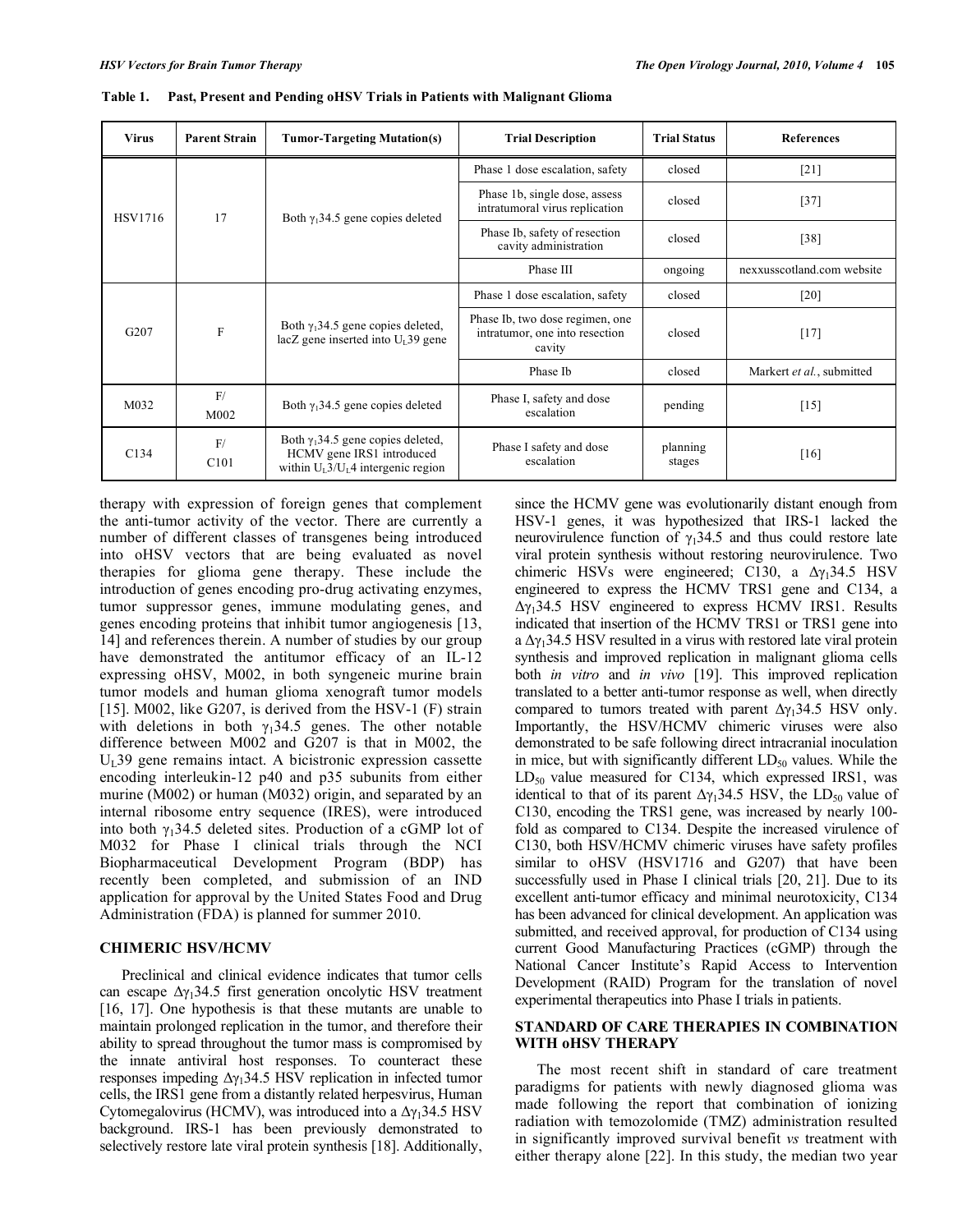survival of patients treated with the combination therapy was over 26% *vs* 10% two year survival of patients that received radiation therapy only. It is not unreasonable to predict that combining oncolytic HSV therapies with standard of care therapies like ionizing radiation and chemotherapeutic drugs would also result in improved survival benefit *vs* either therapy alone. A number of reports support this, and are summarized below.

*-134.5HSV and ionizing radiation.* In 1998, Advani and colleagues demonstrated that administration of high doses of ionizing radiation (IR) 24 and 48 hours following direct, intratumoral inoculation of R3616, a  $\Delta\gamma_1$ 345 HSV, lysed glioma tumor explants much more efficiently than treatment with either therapy alone [23]. More recently, the underlying mechanism mediating enhanced viral replication was linked to upregulation of late viral promoters by the host p38 protein [24]. These results are discussed in more detail elsewhere [25]*.*

 *oHSV therapy in combination with chemotherapeutic drugs.* Likewise, combination of TMZ treatment with oHSV vectors was also shown to improve lysis of tumor cells resistant to destruction by either agent alone [26]. Aghi and colleagues discovered that the DNA repair mechanisms elicited following treatment with TMZ enhance intratumoral replication of oHSV and kill tumor cell lines normally resistant to either therapy alone. These data support reports of combination radiation or chemotherapy with oncolytic viral therapy in other malignancies outside the brain [27, 28].

#### **TUMOR-SPECIFIC RETARGETING OF oHSV**

 As mentioned earlier, one of the primary limitations of the  $\Delta \gamma_1$ 34.5 HSV platform is their inability to maintain efficient replication in CNS tumors. One solution is to engineer viruses in which the  $\gamma_1$ 34.5 gene is only expressed in tumor cells, but not in adjacent normal tissue. Two of the strategies developed to enable tumor-specific ICP34.5 expression are i) to modify virus glycoproteins to enter cells *via* a tumor-specific receptor, while preventing interaction with normal cell surface receptors, and ii) to express ICP34.5 under the control of a tumor-specific promoter. In a series of elegant experiments, Zhou and Roizman and colleagues were able to re-target a wildtype HSV vector to the IL-13Ralpha2 receptor, which is expressed on the surface of many glioblastoma cell lines, as well as on anaplastic astrocytomas [29, 30]. HSV mutant R5111 contains both copies of 34.5 intact, but the known heparan binding sites on glycoproteinB (gB) and gC were mutated. R5111 also contains a chimeric gD that was constructed to express IL-13. R5111 was able to infect cells following interaction of the chimeric gD/IL13 with the IL13Ralpha2 on the tumor cell lines tested [31]. Mutations were then introduced into R5111 to construct a virus (R5141) in which binding to either HveA or nectin-1, its native receptor has been completely abolished [32]. Current challenges for receptor re-targeted viruses like R5141 include development of an appropriate and FDAapproved cell line for production of highly purified, high titer virus stocks for preclinical safety and efficacy testing in mice, and for Phase I clinical trials in patients.

 The second strategy for targeted expression of ICP34.5 employs the use of tumor-specific promoters driving expression of the ICP34.5 protein. One example is the promoter for nestin-1, an intermediate filament protein shown to be upregulated in a high percentage of human glioma cell lines, but not normal human astrocytes. Studies by Kambara and colleagues demonstrated that rQNestin34.5, an HSV engineered to express ICP34.5 from the nestin-1 promoter, was able to improve survival of mice bearing intracranial tumors as compared to treatment with the parent virus (lacking both  $\gamma_1$ 34.5 gene copies and containing a disrupted  $U_{I}$ 39 gene) only [33]. *In vivo* neurotoxicity studies showed that rONestin34.5 was not more neurovirulent than its  $\gamma_1$ 34.5-deleted parent.

 Another example of a tumor-specific promoter driving ICP34.5 expression is the mutant HSV KeM34.5. KeM34.5 was derived from G207, but the lacZ gene within the UL39 gene has been replaced with the Musashi-1 promoter driving ICP34.5 expression [34]. Musashi 1 is a neural RNA-binding protein whose expression is upregulated in glioma cell lines. Treatment of human glioma tumors established intracranially in mice resulted in significantly improved survival of tumor bearing mice, and this effect was dose-dependent.

 Thus retargeting of oHSV vectors, either through tumorspecific receptors allowing specific delivery of wildtype virus, or through tumor-specific promoter activity controlling ICP34.5, are promising strategies for glioma therapy. It remains to be seen whether they will be safe for administration in humans.

## **CONVECTION-ENHANCED DELIVERY (CED) OF oHSV**

 Another obstacle in the treatment of malignant glioma is efficient delivery of drugs or therapeutics, including oHSV, into the tumor site. The blood brain barrier (BBB) can significantly impede delivery of novel therapeutic drugs and agents to tumors inaccessible to stereotactic injection of oHSV. Even when the tumor mass is accessible, migrating tumor cells distal from the primary mass are often left untouched, due to inadequate distribution at tumor inoculation [35]. One recently described approach to improve distribution of oHSV vectors into the tumor mass is the use of convection enhanced delivery (CED). In CED, multiple catheters are placed stereotactically within the tumor mass and surrounding the tumor/resection area. Hadjipanayis *et al*. demonstrated the CED of a replication defective HSV vector, d106, significantly improved survival of tumor-bearing mice when the therapy was combined with IR or TMZ [36]. However there was no significant difference in median survival rates of mice treated with d106 + CED alone (without IR or TMZ). Nevertheless, CED using any of the oHSV vectors described earlier in this review is a promising approach to ensure adequate and widespread distribution in the tumor.

## **ADVANCING ONCOLYTIC HSV VECTORS INTO PATIENTS WITH MALIGNANT GLIOMA: STATUS OF CLINICAL TRIALS**

 A total of 5 clinical trials in patients utilizing oHSV vectors have been published to date [17, 20, 21, 37, 38]. These trials were initiated more than a decade ago with the first-generation oHSV vectors HSV1716 (United Kingdom) and G207 (United States). Both HSV1716 (derived from wildtype strain 17) and G207 (derived from wildtype strain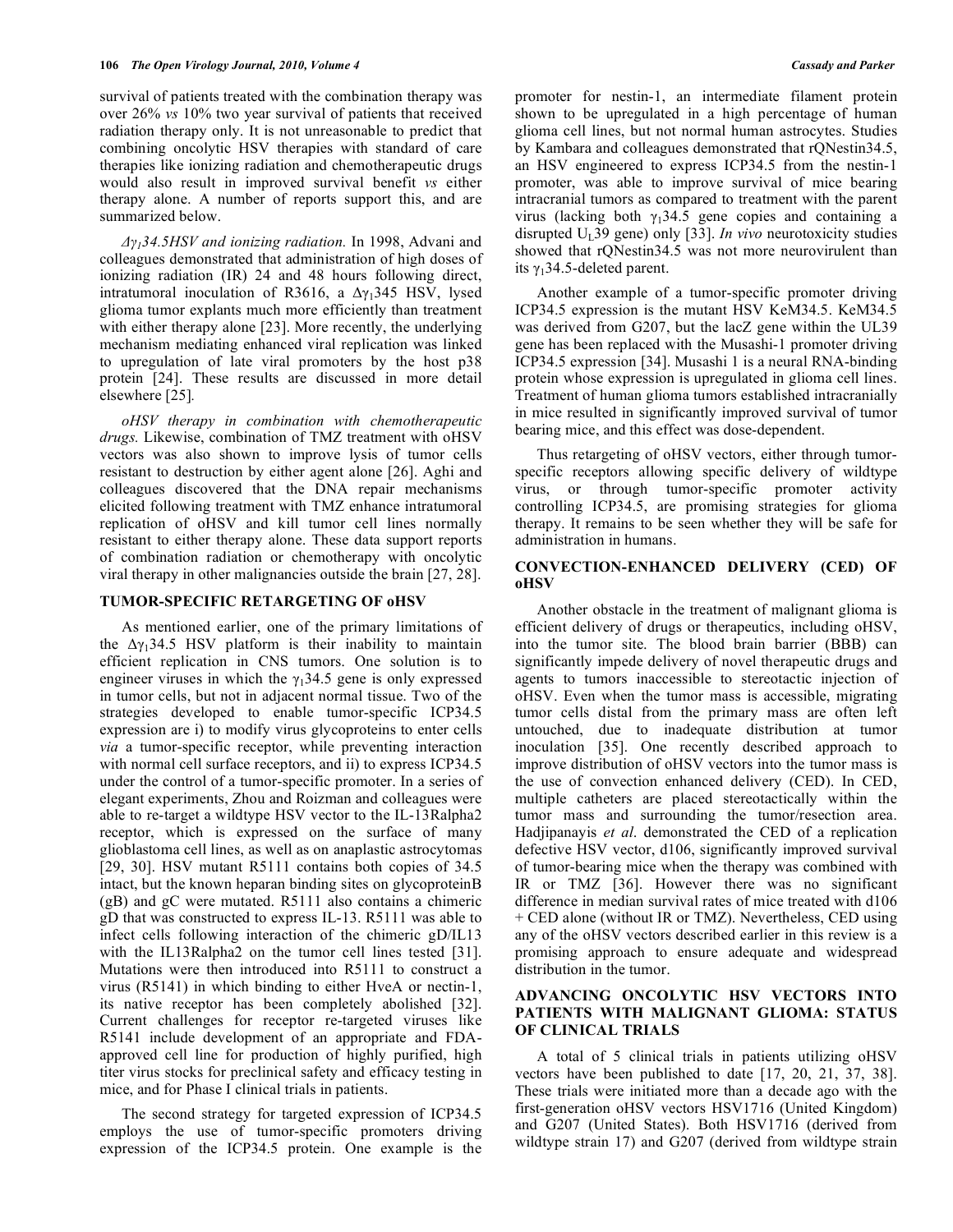"F") have one or both of the attenuating mutations ( $\gamma_1$ 34.5 deletion and  $U_1$ 39 disruption), respectively, and described earlier in this review. The details of these trials have been adequately summarized elsewhere [1, 39].

 A Phase Ib study has just been completed in which ionizing radiation was administered following G207 in a group of 9 patients (Markert JM, personal communication) and report of the results are pending final analysis. Finally, according to their website, [http://www.nexxusscotland.com/ life\_science/case\_studies/organisations/crusade\_laboratories], Crusade Laboratories in Glasgow, Scotland has initiated a Europe-wide Phase III clinical trial using HSV1716.

 At least two other promising oHSV vectors are close to initial Phase I safety studies in patients. cGMP production of M032, mentioned earlier, is complete and, pending final sterility testing, submission of an IND application to the FDA is planned for mid to late 2010. The chimeric HSV/HCMV, C134, is also being submitted for cGMP production through the NCI BDP. Production date has not yet been set, but protocols for growing up high titer virus production lots have already been developed and the process is anticipated to proceed quickly. Table **1** summarizes the past and present oHSV clinical trials in patients, as well as second generation viruses poised to enter the clinical trial arena in the next 12-18 months.

#### **CONCLUDING REMARKS**

 The field of oncolytic HSV therapy for treatment of malignant glioma continues to evolve with the advent of new therapeutics, and discovery of new tumor-specific targets to be engineered into oHSV vectors. Examples of novel targets include markers of glioma progenitor cells (GPCs), as well as tumor-specific delivery and IR-mediated or expression of proteins involved in signal transduction pathways. Gene expression profile analyses of G207-treated tumor specimens from the G207 Phase Ib study [17] should provide new insight as to correlates of responders to oHSV therapy *vs* nonresponders. Regardless, inasmuch as the oHSV trials in patients to date have overwhelmingly demonstrated safety of direct intratumoral inoculation and surrounding adjacent tissue, advancement of  $2<sup>nd</sup>$  and  $3<sup>rd</sup>$  generation viruses into Phase I clinical trials, alone and in combination with current standard of care therapies, is eagerly anticipated.

### **REFERENCES**

- [1] Parker, JN, Bauer DF, Cody JJ, Markert JM. Oncolytic viral therapy of malignant glioma*.* Neurotherapeutics 2009; 6: 558-69.
- [2] Grandi, P, Peruzzi P, Reinhart B*, et al.* Design and application of oncolytic HSV vectors for glioblastoma therapy*.* Expert Rev Neurother 2009; 9: 505-17.
- [3] Todo, T. Oncolytic virus therapy using genetically engineered herpes simplex viruses*.* Front Biosci 2008; 13: 2060-4.
- [4] Jamieson, AT, Gentry GA, Subak-Sharpe JH. Induction of both thymidine and deoxycytidine kinase activity by herpes viruses*.* J Gen Virol 1974; 24: 465-80.
- [5] Coen, DM, Kosz-Vnenchak M, Jacobson JG*, et al.* Thymidine kinase-negative herpes simplex virus mutants establish latency in mouse trigeminal ganglia but do not reactivate*.* Proc Natl Acad Sci USA 1989; 86: 4736-40.
- [6] Martuza, RL, Malick A, Markert JM, Ruffner KL, Coen DM. Experimental therapy of human glioma by means of a genetically engineered virus mutant*.* Science 1991; 252: 854-6.
- [7] Goldstein, DJ, Weller SK. Factor(s) present in herpes simplex virus type 1-infected cells can compensate for the loss of the large

subunit of the viral ribonucleotide reductase: characterization of an ICP6 deletion mutant*.* Virology 1988; 166: 41-51.

- [8] Boviatsis, EJ, Park JS, Sena-Esteves M*, et al.* Long-term survival of rats harboring brain neoplasms treated with ganciclovir and a herpes simplex virus vector that retains an intact thymidine kinase gene*.* Cancer Res 1994; 54: 5745-51.
- [9] Chou, J, Kern ER, Whitley RJ, Roizman B. Mapping of herpes simplex virus-1 neurovirulence to gamma 134.5, a gene nonessential for growth in culture*.* Science 1990; 250: 1262-6.
- [10] He, B, Gross M, Roizman B. The gamma134.5 protein of herpes simplex virus 1 has the structural and functional attributes of a protein phosphatase 1 regulatory subunit and is present in a high molecular weight complex with the enzyme in infected cells*.* J Biol Chem 1998; 273: 20737-43.
- [11] Farassati, F, Yang AD, Lee PW. Oncogenes in Ras signalling pathway dictate host-cell permissiveness to herpes simplex virus 1*.* Nat Cell Biol 2001; 3: 745-50.
- [12] Chou, J, Roizman B. The gamma 1(34.5) gene of herpes simplex virus 1 precludes neuroblastoma cells from triggering total shutoff of protein synthesis characteristic of programed cell death in neuronal cells*.* Proc Natl Acad Sci USA 1992; 89: 3266-70.
- [13] Asadi-Moghaddam, K, Chiocca EA. Gene- and viral-based therapies for brain tumors*.* Neurotherapeutics 2009; 6: 547-57.
- [14] Kaur, B, Cripe TP, Chiocca EA. "Buy one get one free": armed viruses for the treatment of cancer cells and their microenvironment*.* Curr Gene Ther 2009; 9: 341-55.
- [15] Parker, JN, Gillespie GY, Love CE, et al. Engineered herpes simplex virus expressing IL-12 in the treatment of experimental murine brain tumors*.* Proc Natl Acad Sci USA 2000; 97: 2208- 2213.
- [16] Shah, AC, Parker JN, Gillespie GY*, et al.* Enhanced antiglioma activity of chimeric HCMV/HSV-1 oncolytic viruses*.* Gene Ther 2007; 14: 1045-54.
- [17] Markert, JM, Liechty PG, Wang W*, et al.* Phase Ib trial of mutant herpes simplex virus G207 inoculated pre-and post-tumor resection for recurrent GBM*.* Mol Ther 2009; 17: 199-207.
- [18] Child, SJ, Hakki M, De Niro KL, Geballe AP. Evasion of cellular antiviral responses by human cytomegalovirus TRS1 and IRS1*.* J Virol 2004; 78: 197-205.
- [19] Cassady, KA, Human cytomegalovirus TRS1 and IRS1 gene products block the double-stranded-RNA-activated host protein shutoff response induced by herpes simplex virus type 1 infection*.* J Virol 2005; 79: 8707-15.
- [20] Markert, JM, Medlock MD, Rabkin SD*, et al.* Conditionally replicating herpes simplex virus mutant, G207 for the treatment of malignant glioma: results of a phase I trial*.* Gene Ther 2000; 7: 867-74.
- [21] Rampling, R, Cruickshank G, Papanastassiou V*, et al.* Toxicity evaluation of replication-competent herpes simplex virus (ICP 34.5 null mutant 1716) in patients with recurrent malignant glioma*.* Gene Ther 2000; 7: 859-66.
- [22] Stupp, R, Mason WP, van den Bent MJ*, et al.* Radiotherapy plus concomitant and adjuvant temozolomide for glioblastoma*.* N Engl J Med 2005; 352: 987-96.
- [23] Advani SJ, Sibley GS, Song PY*, et al.* Enhancement of replication of genetically engineered herpes simplex viruses by ionizing radiation: a new paradigm for destruction of therapeutically intractable tumors*.* Gene Ther 1998; 5: 160-5.
- [24] Mezhir JJ, Advani SJ, Smith KD*, et al.* Ionizing radiation activates late herpes simplex virus 1 promoters *via* the p38 pathway in tumors treated with oncolytic viruses*.* Cancer Res 2005; 65: 9479- 84.
- [25] Advani SJ, Mezhir JJ, Roizman B, Weichselbaum RR. ReVOLT: radiation-enhanced viral oncolytic therapy*.* Int J Radiat Oncol Biol Phys 2006; 66: 637-46.
- [26] Aghi M, Rabkin S, Martuza R. Effect of chemotherapy-induced DNA repair on oncolytic herpes simplex viral replication*.* J Natl Cancer Inst 2006; 98: 38-50.
- [27] Jarnagin, WR, Zager JS, Hezel M*, et al.* Treatment of cholangiocarcinoma with oncolytic herpes simplex virus combined with external beam radiation therapy*.* Cancer Gene Ther 2006; 13: 326-34.
- [28] Stanziale SF, Petrowsky H, Joe JK*, et al.* Ionizing radiation potentiates the antitumor efficacy of oncolytic herpes simplex virus G207 by upregulating ribonucleotide reductase*.* Surgery 2002; 132: 353-9.